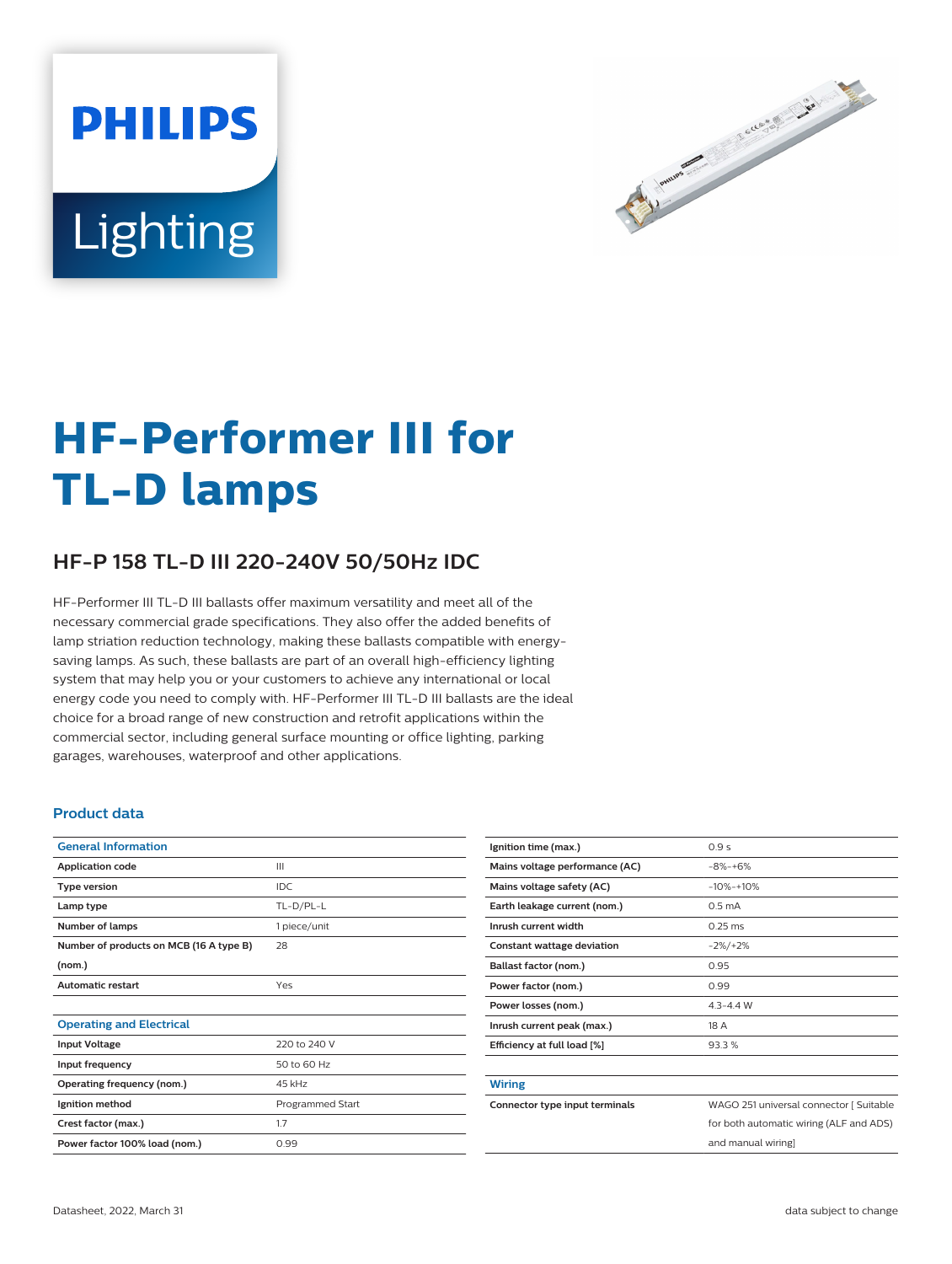## **HF-Performer III for TL-D lamps**

| Cable capacity output wires mutual (nom.)   | 200 pF                                  |  |  |  |
|---------------------------------------------|-----------------------------------------|--|--|--|
| Connector type output terminals             | WAGO 251 universal connector [ Suitable |  |  |  |
|                                             | for both automatic wiring (ALF and ADS) |  |  |  |
|                                             | and manual wiring]                      |  |  |  |
| Cable length hot-wiring                     | 0.75 <sub>m</sub>                       |  |  |  |
| Wire strip length                           | 8.0-9.0 mm                              |  |  |  |
| Dual fixture master/slave                   | Not applicable [ Master/Slave oper. not |  |  |  |
|                                             | applicable]                             |  |  |  |
| Input terminal cross section                | 0.50-1.00 mm <sup>2</sup>               |  |  |  |
| Output terminal cross section               | 0.50-1.00 mm <sup>2</sup>               |  |  |  |
| Cable capacity output wires to earth (nom.) | 200 pF                                  |  |  |  |
|                                             |                                         |  |  |  |
| <b>System characteristics</b>               |                                         |  |  |  |
| Rated ballast-lamp power                    | 58 W                                    |  |  |  |
| Rated lamp power on TL-D                    | 58 W                                    |  |  |  |
| System power on TL-D                        | 56.3W@58W; 63.8W@70 W                   |  |  |  |
| Lamp power on TL-D                          | 51.9W@58W; 59.6W@70 W                   |  |  |  |
| Power loss on TL-D                          | 4.4W@58W; 4.3W@70 W                     |  |  |  |
| System power on PL-L                        | 55.8W@55W                               |  |  |  |
| Lamp power on PL-L                          | 51.5W@55 W                              |  |  |  |
| Power loss on PL-L                          | 4.3W@55W                                |  |  |  |
|                                             |                                         |  |  |  |
| <b>Temperature</b>                          |                                         |  |  |  |
| T-ambient (max.)                            | 60 °C                                   |  |  |  |
| T-ambient (min.)                            | $-25$ °C                                |  |  |  |
| T storage (max.)                            | 50 °C                                   |  |  |  |
| T storage (min.)                            | $-40 °C$                                |  |  |  |
| T-case lifetime (nom.)                      | 80 °C                                   |  |  |  |
| T-Case maximum (max.)                       | 80 °C                                   |  |  |  |
| T-Ignition (max.)                           | 60 °C                                   |  |  |  |
| T-Ignition (min.)                           | $-25 °C$                                |  |  |  |
|                                             |                                         |  |  |  |
| <b>Mechanical and Housing</b>               |                                         |  |  |  |
| Housing                                     | L 280x30x28                             |  |  |  |
|                                             |                                         |  |  |  |
| <b>Emergency Operation</b>                  |                                         |  |  |  |
| Nominal light output after 60 seconds       | 100% of EBLF                            |  |  |  |
| Battery voltage lamp ignition               | 186-275 V                               |  |  |  |

| Battery voltage lamp operation        | 186-275                             |  |  |  |
|---------------------------------------|-------------------------------------|--|--|--|
| Battery voltage guaranteed operation  | 176-275 V                           |  |  |  |
| Battery voltage guaranteed ignition   | 186-275 V                           |  |  |  |
| Emergency ballast lumen factor (EBLF) | 100 %                               |  |  |  |
| (nom.)                                |                                     |  |  |  |
| Nominal light output after 5 seconds  | 50% of EBLF                         |  |  |  |
|                                       |                                     |  |  |  |
| <b>Approval and Application</b>       |                                     |  |  |  |
| Energy efficiency index               | A2 BAT                              |  |  |  |
| IP classification                     | IP 20 [ Ingress Protection 20]      |  |  |  |
| EMI 9 kHz  30 MHz                     | EN55015                             |  |  |  |
| EMI 30 MHz  1,000 MHz                 | <b>EN55022 level B</b>              |  |  |  |
| Safety standard                       | IEC 61347-2-3                       |  |  |  |
| Performance standard                  | <b>IEC 60929</b>                    |  |  |  |
| <b>Quality standard</b>               | ISO 9000:2000                       |  |  |  |
| <b>Environmental standard</b>         | ISO 14001                           |  |  |  |
| Harmonic current emission standard    | IEC 61000-3-2                       |  |  |  |
| <b>EMC immunity standard</b>          | <b>IEC 61547</b>                    |  |  |  |
| <b>Vibration standard</b>             | IEC68-2-6 F c                       |  |  |  |
| <b>Bumps standard</b>                 | IEC 68-2-29 Eb                      |  |  |  |
| <b>Humidity standard</b>              | EN 61347-2-3 clause 11              |  |  |  |
| Approval marks                        | CE marking ENEC certificate VDE-EMV |  |  |  |
|                                       | certificate                         |  |  |  |
| <b>Temperature marking</b>            | Yes                                 |  |  |  |
| <b>Emergency standard</b>             | IEC 60598-2-22                      |  |  |  |
| Humming and noise level               | $<$ 30 dB(A)                        |  |  |  |
|                                       |                                     |  |  |  |
| <b>Product Data</b>                   |                                     |  |  |  |
| Full product code                     | 872790091170100                     |  |  |  |
| Order product name                    | HF-P 158 TL-D III 220-240V 50/60Hz  |  |  |  |
|                                       | IDC                                 |  |  |  |
| EAN/UPC - product                     | 8711500999702                       |  |  |  |
| Order code                            | 91170100                            |  |  |  |
| SAP numerator - quantity per pack     | 1                                   |  |  |  |
| Numerator - packs per outer box       | 12                                  |  |  |  |
| <b>SAP</b> material                   | 913713031866                        |  |  |  |
| SAP net weight (piece)                | 0.205 kg                            |  |  |  |

**Normal operating voltage (DC)** 220-240 V